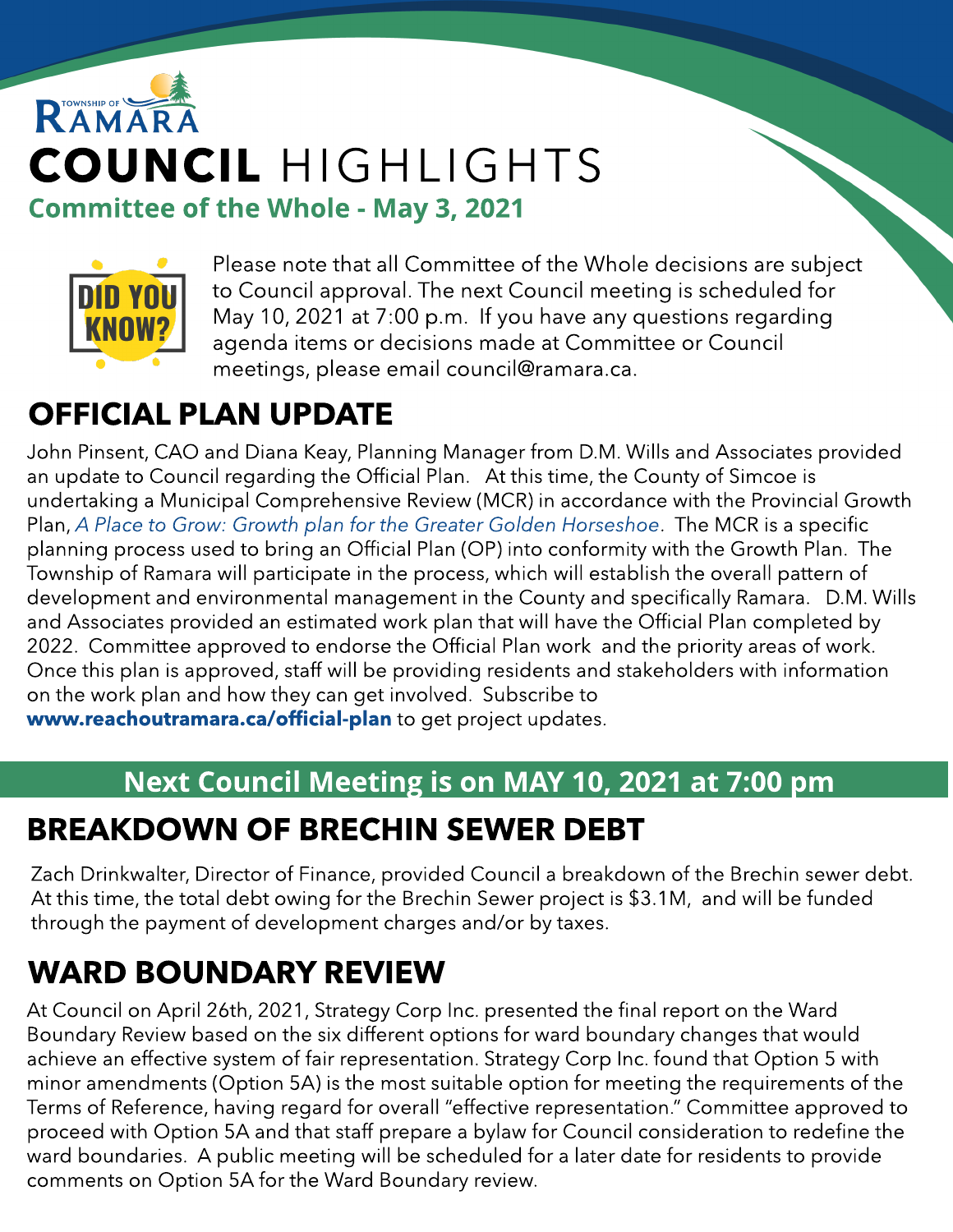## POLICE SERVICES BOARD COMPOSITION

The composition of police services boards are changing as a result of the Ministry of the Solicitor General announcement of the development of its OPP Detachment Board Framework. This change requires municipalities served by OPP to come up with a recommended composition of their police services board. Committee supported a recommendation that one OPP Detachment Board compromised of 10 members be established within the Orillia OPP Detachment with representation from the City of Orillia, and the Townships of Oro-Medonte, Ramara and Severn. The 10 members in the OPP Detachment Board will include the following:

- One elected representative from each municipality;
- One community representative from each municipality; and
- Two Provincial representatives appointed by the Lieutenant Governor in Council

#### **[Click](https://www.simcoe.ca/dpt/ccd/newsletters) [here](https://www.simcoe.ca/dpt/ccd/newsletters) [for](https://www.simcoe.ca/dpt/ccd/newsletters) [Count](https://www.simcoe.ca/dpt/ccd/newsletters)y [Council](https://www.simcoe.ca/dpt/ccd/newsletters) [Highlight](https://www.simcoe.ca/dpt/ccd/newsletters)s**

### MUNICIPAL PARKING LOT FEES

Committee approved to implement a parking rate of \$5.00 per hour for municipal parking lots where Honk Mobile will be implemented. Paid parking fees will come into effect once the Provincial orders are lifted and Council has recommended to start the paid parking program.

Remember, starting May 20, the Ramara Resident permit program for residents only, will commence. Learn more and register for your two Resident Parking Permits at [ramara.ca/parking.](http://www.ramara.ca/parking)

#### **[Click](https://ramara.civicweb.net/portal/) [here](https://ramara.civicweb.net/portal/) [for](https://ramara.civicweb.net/portal/) [full](https://ramara.civicweb.net/portal/) [Council](https://ramara.civicweb.net/portal/) [Agenda](https://ramara.civicweb.net/portal/) [and](https://ramara.civicweb.net/portal/) [Minut](https://ramara.civicweb.net/portal/)es**

# SHORT-TERM RENTALS ACCOMMODATION UPDATE

Jon Popple presented Council with the Short-Term Rentals Accommodation Housekeeping Update that outlined amendments that would improve and clarify, administration and enforcement of the bylaw. The following amendments were approved by Committee:

- 1. Insurance
	- a. Proof of Liability and Property Insurance will be required at licensing and anytime upon request.
	- b. That the licence holder contact the municipality if their insurance is cancelled or revoked.
- 2. Licensing Number
	- a. A STRA licence holder must post their valid STRA licence number on all rental listings.
- 3. Ontario Building Code and Fire Code Reference
	- a. The amendment will advise that the structure(s) and/or dwelling(s) used be a licenced STRA be compliant with a building permits issued to the property under the Building code and applicable Fire Code enacted at the time of construction.
- 4. Administrative Monetary Penalties
	- a. The minimum Administrative Monetary Penalty be increased by \$500.00 per offence, and a system of escalating fines be implemented on both licenced and non-licenced properties.
- 5. Separating between Licenced STRA Locations (setbacks).
	- a. A licence shall not be granted to an applicant if the location of the proposed STRA is within 300 metres of any lot line of a current STRA.